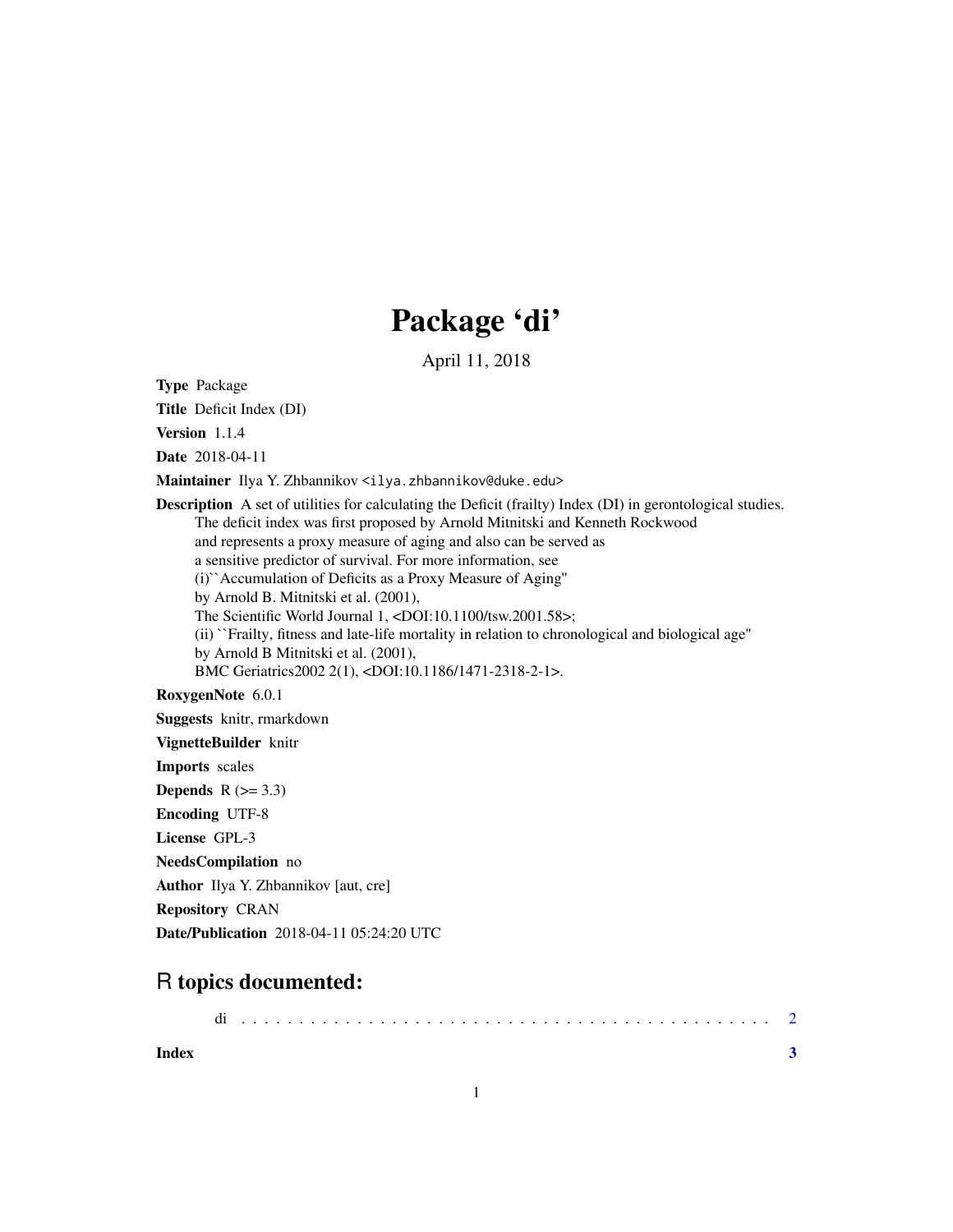#### Description

This function calculates the Deficit Index (DI) and returns results as list: di a column-vector containing deficit indexes for each individual and columns that were used to calculate the di.

#### Usage

```
di(dat, cols = NULL, invert = NULL, rescale = TRUE, age = NULL,
  rescale.custom = NULL, rescale.avoid = NULL, bins = 7,
  visible = FALSE)
```
#### Arguments

| dat           | A data frame. Required parameter.                                                          |
|---------------|--------------------------------------------------------------------------------------------|
| cols          | A list of column names. Default: NULL.                                                     |
| invert        | A list of columns which have to be inverted. Default: NULL.                                |
| rescale       | A flag that tell the program to rescale columns if the values a not 0/1. Default:<br>TRUE. |
| age           | A name of column which represents age of a patient. Default: NULL.                         |
|               | rescale.custom A custom rescaling. See example below. Default: NULL.                       |
| rescale.avoid | A set of column names for which rescaling should be avoided. Default: NULL.                |
| bins          | A number of bins for plotting the DI against age from a dataset. Default: 7.               |
| visible       | A flag to show DI plot (mean DI in a population by age) Default: FALSE                     |

#### Value

A list of two: di a column-vector containing deficit indexes for each individual and columns (rescaled if flag rescale was set to TRUE) that were used to calculate the di.

#### Examples

```
library(di)
dd <- data.frame(subj=seq(1:100),
                 var1=rbinom(100,1,.5),
                 var2=rbinom(100,1,.5),
                 var3=rbinom(100,1,.5))
ddi <- di(dd, c("var1", "var2", "var3"))
# Cusom rescaling
ddi <- di(dd, c("var1", "var2", "var3"), rescale.custom=c("var1:0.1:0.5"))
ddi
```
<span id="page-1-0"></span>